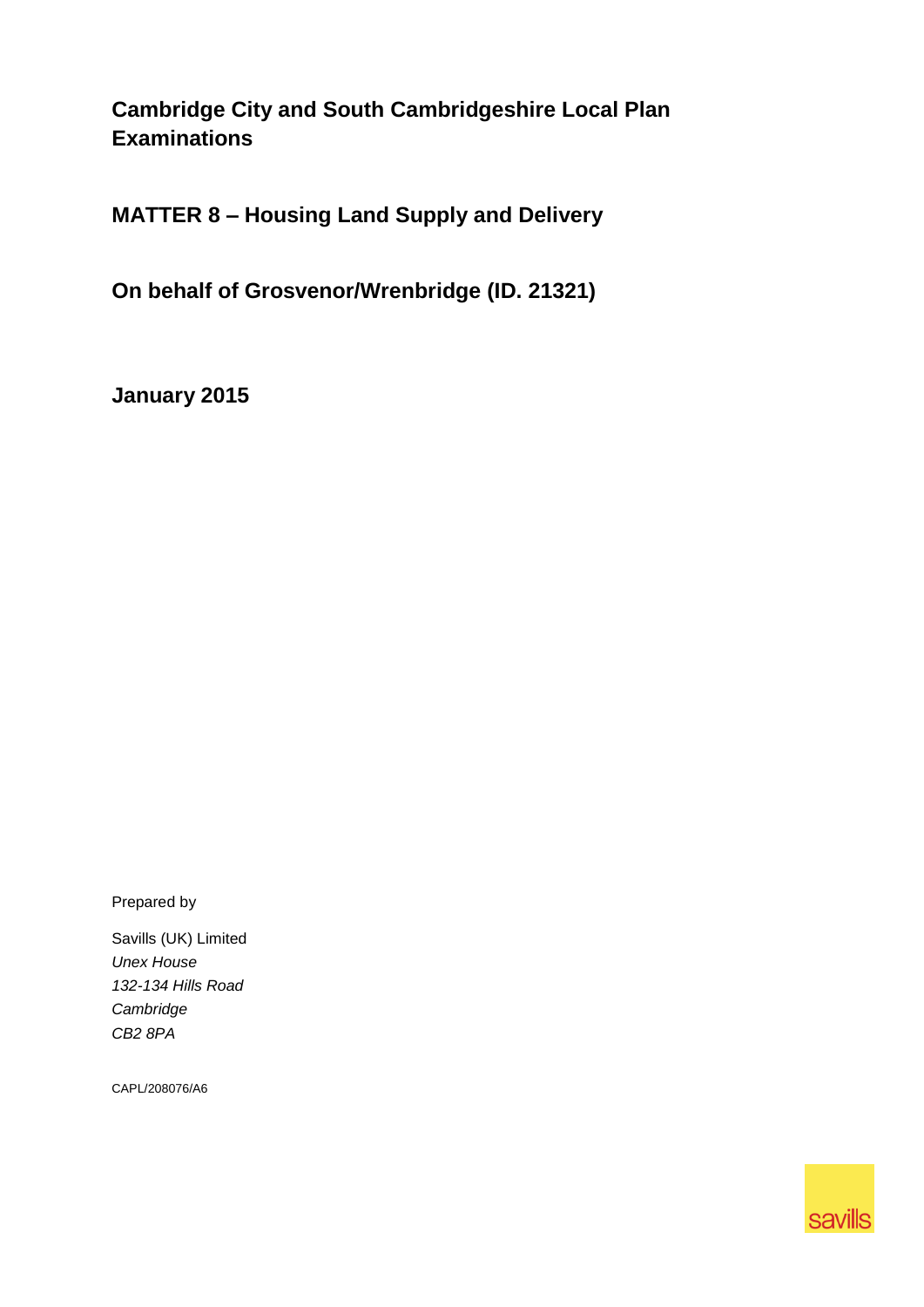## **8 Housing land supply and delivery Matter 8a**

*Are the housing trajectories realistic; will they deliver the number of new homes expected, within the Plan period?*

- *i. Are the expectations for existing permission and new allocations reasonable? Is there too much reliance on new settlements and will this prejudice the delivery of new housing in the plan period.*
- 1. We have a number of concerns regarding the strategies.
- 2. In 2016/17 North West Cambridge is due to deliver 590 homes (520 in the city and 70 in South Cambs). Given that is the first year of completions and that completions decline after that, we consider that is extremely optimistic. We are not aware of any site in the UK having can achieve that level of development in its first year, let alone in subsequent years. As matter stand at January 2015, details have been approved for 349 homes. A further 241 homes need to be approved, to get on site and undertake infrastructure works and the build homes in order to achieve that level of completions. Experience of major sites suggests that around 300 homes a year can be sustained with a number of developers working in tandem. We consider that it would be prudent to reduce the contribution this site makes to the five year supply by around 250 homes.
- 3. We have significant concerns as to the implications of City trajectory. In final years of the plan 2026 onwards - fewer than 300 homes a year will be built. Given that in earlier years the market is sustaining well in excess of 1,000 homes a year over a number of years, and reaching 1,781 homes a year, we question whether the implications of that have been taken into account. Our evidence on Matter 3 demonstrates that even with recent high levels of completions prices have continued to rise. We have significant concerns as to the impact on affordability and affordable housing need of a strategy which reduces annual completions from 1,781 homes a year down to 234.
- 4. In South Cambs, in last few years of the plan, supply is reliant on 3 new settlements to deliver 1,000 homes out of 1,200 a year being delivered. That is coupled with the low rates of delivery in Cambridge City means very few sites will be being developed. We consider that in order to achieve high levels of development a wider range of sites are required.
- *ii. Is there sufficient flexibility to deal with changing circumstances and/or uncertainty over when allocations will come forward for development?*
- 5. In South Cambridgeshire, in last few years of the plan, supply is reliant on 3 new settlements to deliver 1,000 homes out of 1,200 a year being delivered. If any one of those sites were to be delayed the effect on supply would be significant. There are no reserve sites identified, and no land is removed from the Green Belt and safeguarded for needs beyond 2031 and therefore if sites experience unforeseen difficulties in coming forward there are not sites in sustainable locations readily available to meet needs.

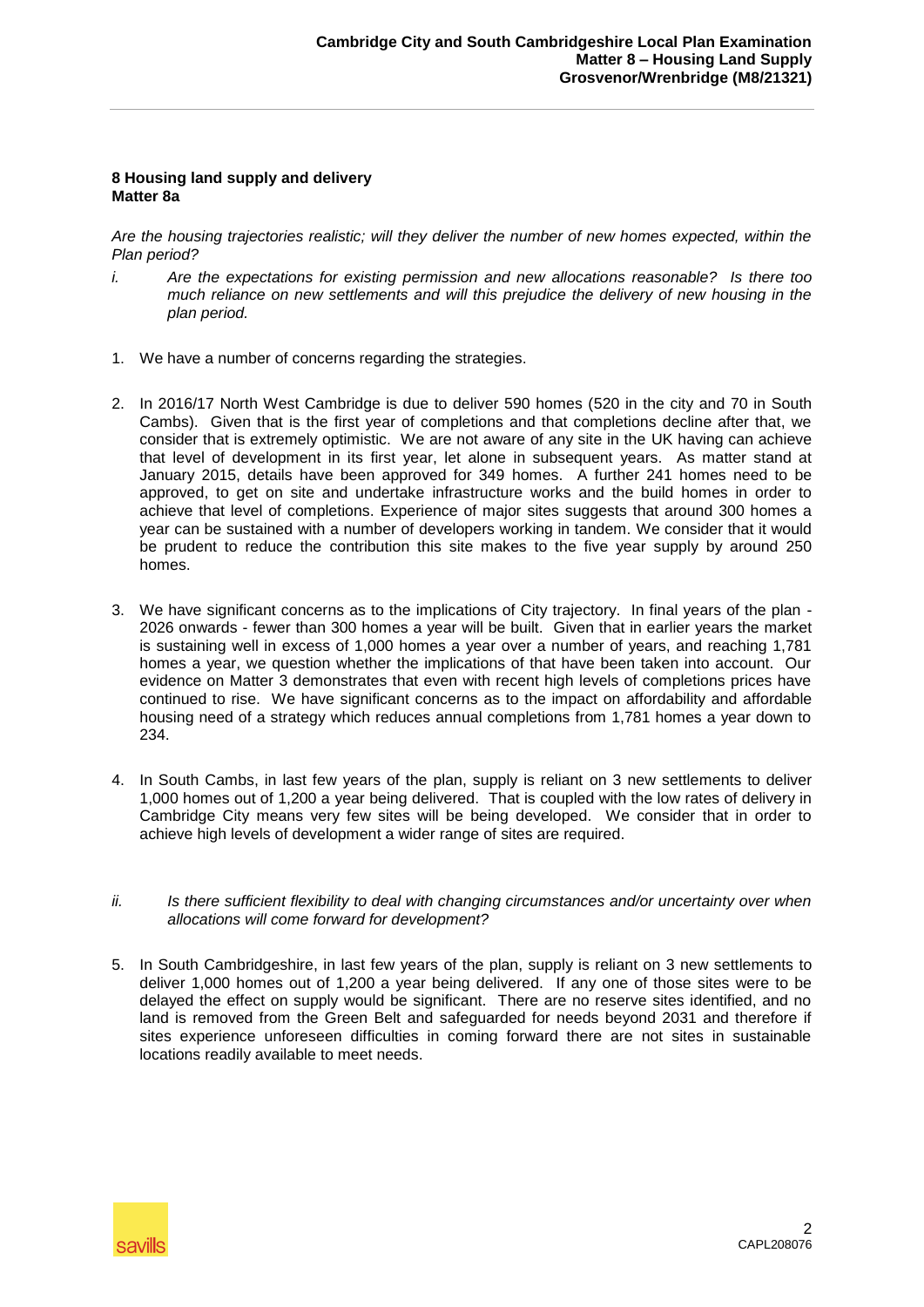## Matter 8B

*Will the plans ensure a rolling five year supply of specifc deliverable sites in accordance with para 47 of the NPPF?*

- *iii. Does the Memorandum of Understanding (RD/Strat/350) reflect an acceptance that, individually, the two plans will not provide a rolling five year supply across the plan period? If so, will the planned MMs (appendix 3 of Councils' Statement to Matter 1), which would rely on a combined housing trajectory for Greater Cambridge, ensure compliance with para.47 of the NPPF? Bearing in mind the inspector's rejection of this approach in the Waterbeach appeals, as the Councils able to draw my attention to any cases where such an approach has been supported (other than where joint plans have been prepared)? Would it be a better approach, if supported by the evidence, to have a stepped approach (see, for example, West Lancashire) to identifying the five year supply for each Council an individual basis?*
- 6. Yes, the MOU is an acceptance that there is not a five year supply in each area.
- 7. We do not consider that the MOU would comply with NPPF. The NPPF says that LPAs should identify and update annually a supply of sites sufficient to provide five years worth of housing against "their" housing requirements (Para. 47 2<sup>nd</sup> bullet). The Memorandum of Understanding (MoU) is not consistent with the submission Local Plans:
	- paragraph 2.37 of the Cambridge Local Plan states the City will meet its need within its area
	- paragraph 2.11 of the Submission South Cambridgeshire Local Plan states that the SHMA identifies an objectively assessed need for 19,000 new homes in South Cambridgeshire.
- 8. Given both plans are said to be meeting their own objectively assessed needs, there can be no reason for a joint trajectory.
- 9. We do not agree with a "stepped approach". There is a pressing need to deliver more homes in the Plan areas to tackle affordable housing need and affordability. The area experiences significant rising house prices and therefore it is urgent that any shortfall in housing is eliminated as quickly as possible. One of the key purposes of the NPPF is to significantly boost housing supply in order to support the economy and tackle precisely the issues the Cambridge area faces. Not to plan to deliver the plan rates from the outset of the plan period would be contrary to the objectives of the NPPF.
- 10. In South Cambridgeshire, in the first three years of the plan period 504 affordable homes were delivered.
- 11. Cambridge City Annual Monitoring Reports for 2012 and 2013 state that 67 and 135 affordable homes were built in those 2 years. The 2014 report states that 447 were built in 2012/13 – we assume this is should say 2013/14. In total 649 affordable homes were delivered in Cambridge City.
- 12. More homes are needed now and therefore the plans should aim to deliver the annual average plan rate from the outset.
- *iv. Does the evidence on past delivery (paras 3.18 to 3.19 of RD/Top/070 for City and Table 3 of RD/Top050 for SCDC) justify the use of a 5% rather than 20% buffer?*

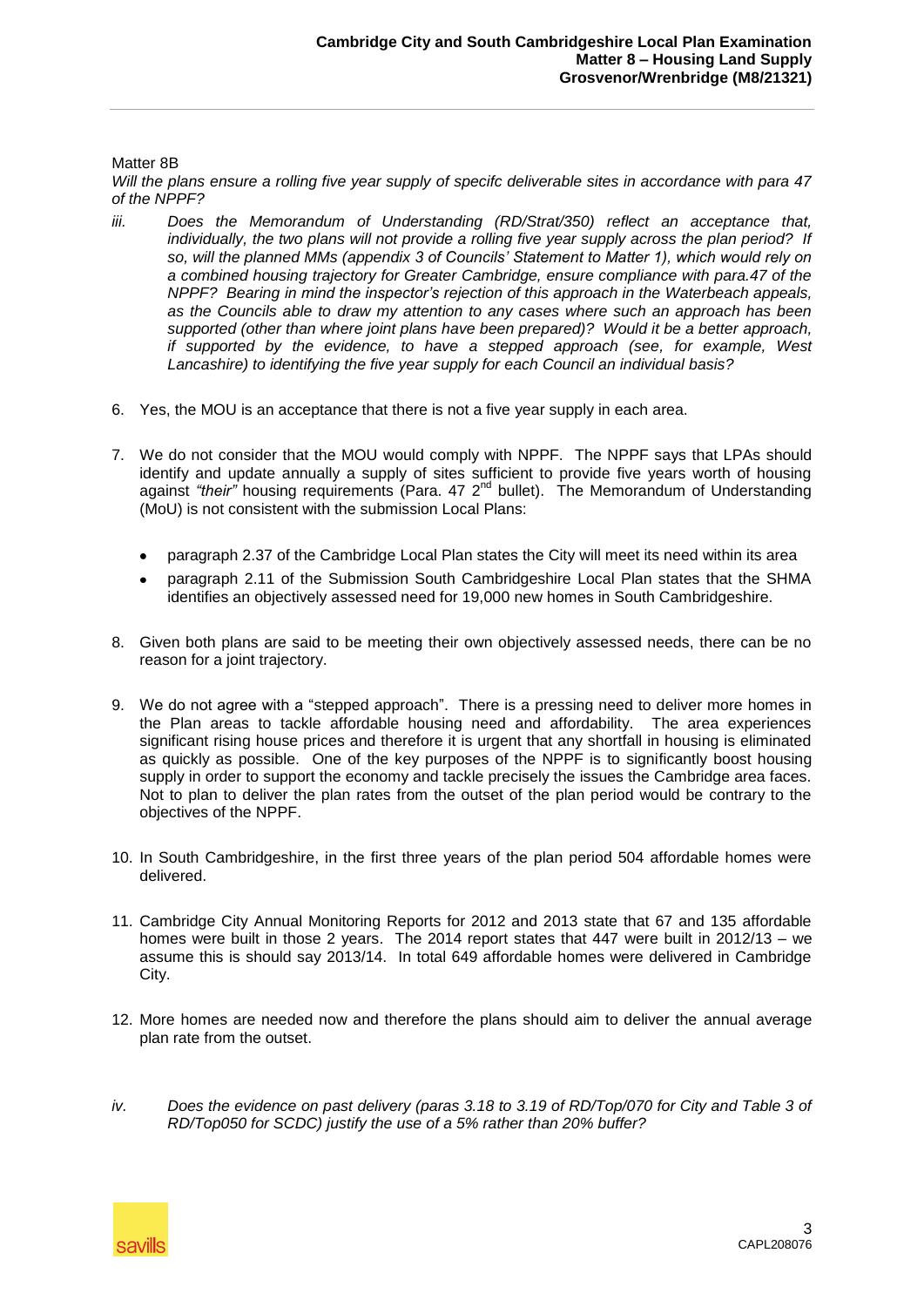- 13. No. The current adopted development plan target for Cambridge city is 12,500 homes between 1999 and 2016. That equates to an annual average of 735 homes. Only once since the local plan was adopted in 2006 has that target been met. In 7 out of the last 8 years the target has not been achieved.
- 14. Arguably, since 2008 delivery within the City Council area should be measured against the East of England Plan, requiring 1,110 homes a year to be achieved. Clearly the achieved rate falls significantly below this.
- 15. In South Cambridgeshire the adopted plan rate is 1,176 homes per year. Only once since 1999 has that rate been achieved (2007/08). In the last six years the rate achieved has been has been around 60% of that.

| Year      | Development Plan<br>Target | Completions | Percentage |
|-----------|----------------------------|-------------|------------|
| 1999-2000 | 1,176                      | 801         | 68%        |
| 2000/01   | 1,176                      | 801         | 68%        |
| 2001/02   | 1,176                      | 525         | 45%        |
| 2002/03   | 1,176                      | 653         | 56%        |
| 2003/04   | 1,176                      | 979         | 83%        |
| 2004/05   | 1,176                      | 571         | 46%        |
| 2005/06   | 1,176                      | 877         | 75%        |
| 2006/07   | 1,176                      | 924         | 79%        |
| 2007/08   | 1,176                      | 1274        | 108%       |
| 2008/09   | 1,176                      | 610         | 52%        |
| 2009/10   | 1,176                      | 611         | 52%        |
| 2010/11   | 1,176                      | 656         | 56%        |
| 2011/12   | 1,176                      | 678         | 58%        |
| 2012/13   | 1,176                      | 559         | 48%        |
| 2013/14   | 1,176                      | 636         | 54%        |

- *v. Is there compelling evidence with reference to historic delivery rates and expected future trends, as required by para. 48 of the NPPF, that windfalls will contribute to the five year supply? For south Cambs, are pars. 2.65 and 2.66 consistent with part 2 of Policy S/12*
- 16. There is no evidence regarding the reliability of supply from windfalls moving forward. Both local plans include polices which will in effect make it difficult for windfalls to continue to come forward at those rates
- 17. In Cambridge the policy on loss of industrial and storage land has been tightened up. Policy 7/3 of the adopted local plan protected industrial and storage space identified on the proposals map. It includes criteria against which to assess other industrial sites.
- 18. Policy 41 of the Submission City Local Plan now introduces a *"presumption against"* loss of any employment sites outside industrial sites and extends protection to office and research uses, including those which are *Sui generis*. Given that the Local Plan allocate some industrial sites for redevelopment based one the outcomes of the Employment Land review, it is unlikely that other sites will be able to meet the strict criteria in Policy 41 to permit their redevelopment.